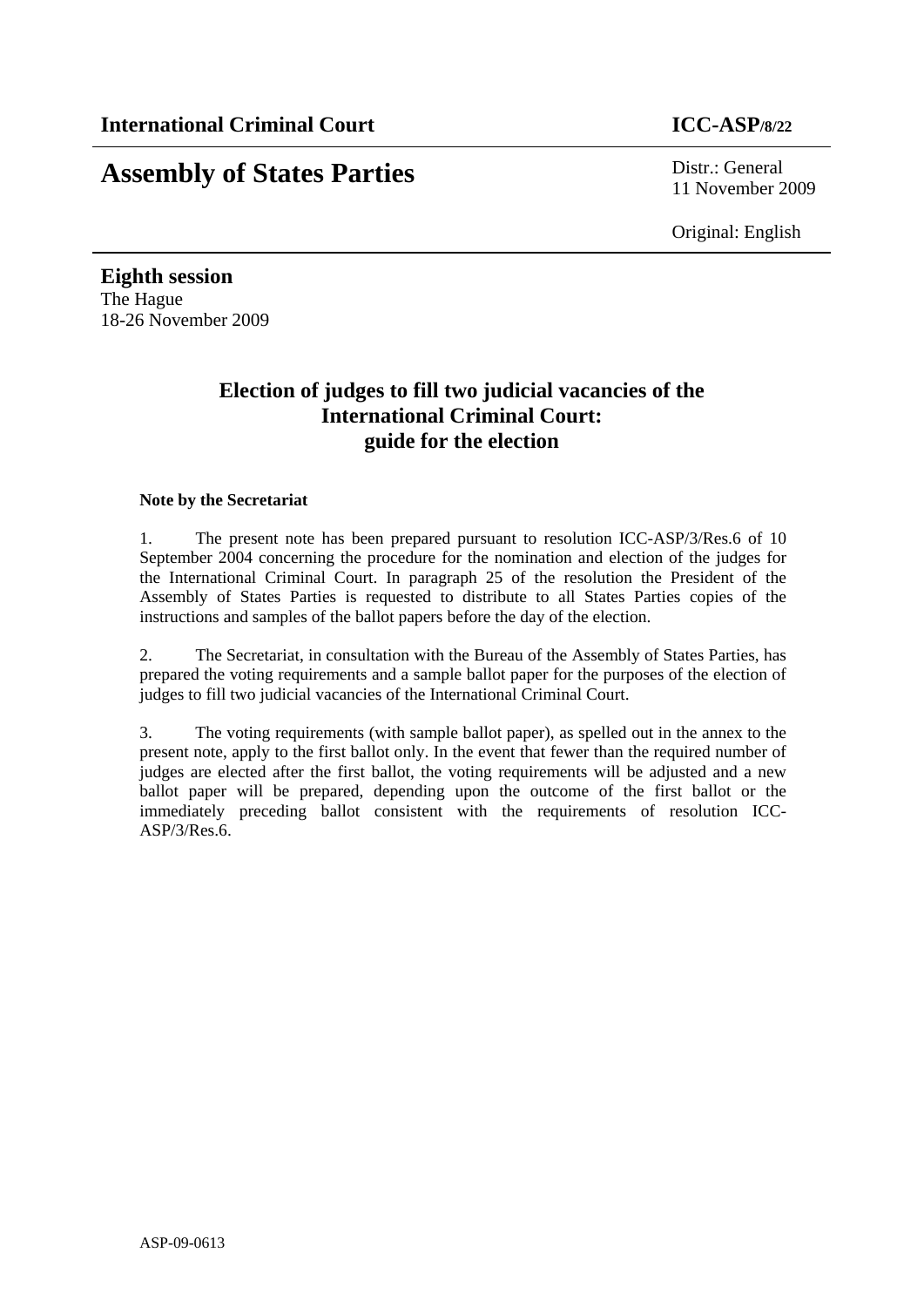### **Annex**

## **First ballot: Election of judges to fill two judicial vacancies of the International Criminal Court**

#### **Voting requirements**

1. Please place an "X" in the box to the left of the names of the candidates for whom you wish to vote. Only those candidates whose names appear on the ballot are eligible.

2. Vote for a maximum of 2 candidates**.** Ballots containing votes for more than 2 candidates will be declared invalid.

3. Vote for at least 1 candidate from the Group of Latin American and Caribbean States. Ballots containing votes for less than 1 candidate from the Group of Latin American and Caribbean States will be declared invalid.

4. If you fulfill the minimum voting requirement in paragraph 3, using less than 2 votes, you may abstain in voting for the remaining candidate.

5. Please check ballots to ensure that votes have been cast for:

- a) no more than 2 candidates; and
- b) at least 1 candidate from the Group of Latin American and Caribbean States.